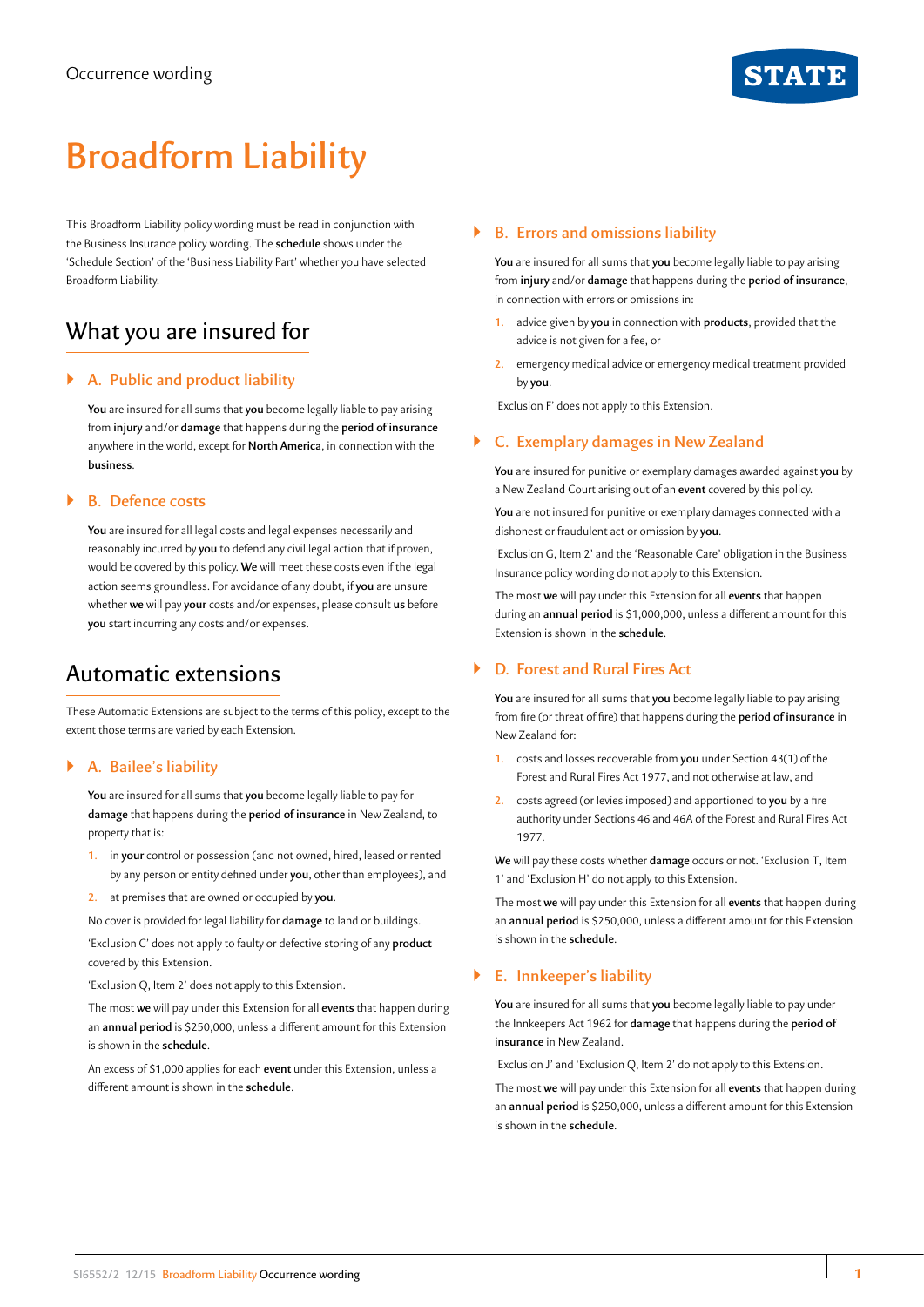### ` **F. Landlord's liability**

**You** are insured for all sums that **you** become legally liable to pay arising from **injury** and/or **damage** that happens during the **period of insurance** anywhere in the world, except for **North America**, in connection with **your** legal ownership, but not physical occupation, of any premises.

# ` **G. Loading /unloading liability**

**You** are insured for all sums that **you** become legally liable to pay arising from **injury** and/or **damage** that happens during the **period of insurance** in New Zealand in connection with the:

**1.** loading of goods into a stationary **vehicle**, or

**2.** unloading of goods from a stationary **vehicle**.

**You** are not insured for legal liability in connection with **mobile mechanical plant**.

'Exclusion T, Item 1' does not apply to this Extension.

#### ` **H. Mobile mechanical plant liability**

**You** are insured for all sums that **you** become legally liable to pay arising from **injury** and/or **damage** that happens during the **period of insurance** in New Zealand in connection with **mobile mechanical plant** that is operating its plant or machinery at the time of the **injury** and/or **damage**, provided that **you** are not otherwise insured for **your** legal liability under any other policy.

'Exclusion Q, Item 2', and 'Exclusion T, Item 1', do not apply to this Extension.

#### ` **I. Motor repair and storage liability**

**You** are insured for all sums that **you** become legally liable to pay arising from **injury** and/or **damage** that happens during the **period of insurance** in New Zealand, in connection with any:

- **1. vehicle**, or
- **2.** internal combustion engine, or
- **3.** accessory or fitting of any of the above,

not owned, hired, leased or rented by any person or entity defined under **you**, provided that the **injury** and/or **damage** occurs:

- **a.** as a result of **repairs**, or
- **b.** while any item listed in 1, 2, or 3. (above) is in **your** control or possession, but not as a result of **repairs** to that item.

No cover is provided when **you** are driving any **vehicle** and **you**:

- **i.** do not hold an appropriate driver's licence or do not comply with the conditions of **your** driver's licence, or
- **ii.** have a proportion of alcohol in **your** breath or blood that exceeds the legal limit, or
- **iii.** are under the influence of any other intoxicating substance or drug, or
- **iv.** fail or refuse to supply a breath or blood sample as required by law, or
- **v.** fail or refuse to stop, or remain at the scene, following an accident (as required by law), or
- **vi.** are using the **vehicle** outside the manufacturer's recommended specifications.

No cover is provided when **you** are driving any **vehicle** that is in an unsafe condition if:

- ` the condition of the **vehicle** causes, or contributes to, the **injury** and/ or **damage**, and
- ` **you** were, or ought to have been, aware of the unsafe condition of the **vehicle**.

'Exclusion E', 'Exclusion F, Item 1', 'Exclusion Q, Item 2' and 'Exclusion T, Item 1' do not apply to this Extension.

'Exclusion C' is deleted and replaced with the following:

'**You** are not insured for sums that **you** become legally liable to pay for the costs of rectifying, repairing or replacing errors or defects in **your** work or material. For the avoidance of doubt, this exclusion does not exclude legal liability for resultant **damage** arising from those errors or defects.'

The most **we** will pay:

- **1.** for each **event** under (a) (repairs), is the 'Limit of Indemnity' shown in the **schedule** under 'Business Liability Part' for 'Broadform Liability'. However, any legal liability for **damage** to the item **repaired** under (a) (repairs) is limited to \$250,000, unless a different amount for this Extension is shown in the **schedule**, and
- **2.** for all **events** during an **annual period** under (b) (items in your control or possession) is \$250,000, unless a different amount for this Extension is shown in the **schedule**.

An excess of \$1,000 applies for each **event** under this Extension, unless a different amount is shown in the **schedule**.

#### ` **J. North American business travel**

**You** are insured for all sums that **you** become legally liable to pay arising from **injury** and/or **damage** that happens during the **period of insurance**  in **North America**, provided that **your** legal liability is in connection with **business** related travel to, or in, **North America**.

No cover is provided under this Extension:

- **1.** for legal liability in connection with the activities of **your**:
	- **1.1** sales agents, or
	- **1.2** vendors, or
	- **1.3** representatives,

who are domiciled outside of New Zealand, or

**2.** if **you** have a place of business in **North America**, or if **you** are represented by any parent or subsidiary company or joint venture in **North America**.

# ` **K. Pollution liability**

**You** are insured for all sums that **you** become legally liable to pay arising from **injury** and/or **damage** that happens during the **period of insurance**  anywhere in the world, except for **North America**, arising from the discharge, dispersal, release or escape of **pollution**, provided that the **injury**  and/or **damage**:

- **1.** is caused by a sudden, identifiable, unintended and unexpected happening that takes place in its entirety at a specified time and place, and
- **2.** occurs during this **period of insurance** only (and not any other periods of insurance before or after this **period of insurance**).

For the avoidance of doubt, the cover provided by this Extension includes the cost of removing, nullifying or cleaning up the **pollution**.

'Exclusion O' does not apply to this Extension.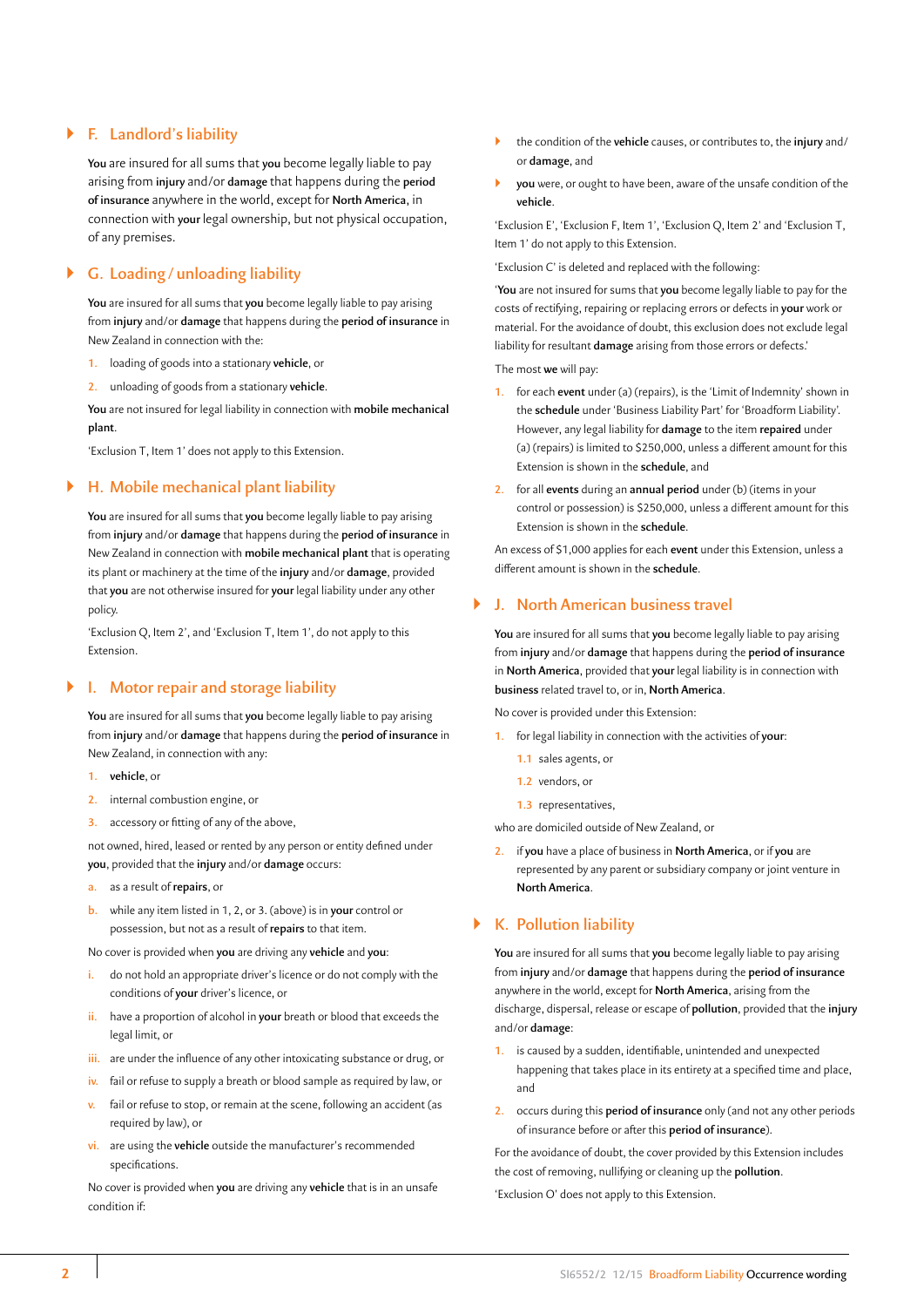#### ` **L. Product withdrawal cost – New Zealand only**

**You** are insured for **your** reasonable costs incurred, where it is necessary for **you** to withdraw or recall **your products**, provided that:

- **1.** the **product** defect(s), which cause the withdrawal or recall, have already given rise to a claim covered by this policy, and
- **2.** the costs are incurred within 12 months of **you** first notifying **us** of the **products** claim (as mentioned in Item 1 above), and
- **3.** the costs are limited to the withdrawal or recall of **products** within New Zealand.

**We** will pay 80% of the costs incurred for any **event**.

The most **we** will pay under this Extension for all **events** that happen during an **annual period** is \$100,000, unless a different amount for this Extension is shown in the **schedule**.

An excess of \$2,500 applies for each **event** under this Extension, unless a different amount is shown in the **schedule**.

#### ` **M. Tenants liability**

**You** are insured for all sums that **you** become legally liable to pay arising from **injury** and/or **damage** that happens during the **period of insurance**  anywhere in the world, except for **North America**, in connection with any premises occupied, but not owned, by **you**.

'Exclusion Q, Item 2' does not apply to the premises occupied by **you**.

## ` **N. Underground services liability**

**You** are insured for all sums that **you** become legally liable to pay arising from **damage** to any existing:

- **1.** underground cables, or
- **2.** underground pipes, or
- **3.** other underground facilities,

that happens during the **period of insurance** in New Zealand, provided that prior to commencement of the work that caused the **damage**, **you**  have inquired with the relevant authorities about the exact position of such cables, pipes or other underground facilities.

'Exclusion S' does not apply to this Extension.

An excess of \$1,000 applies to each **event** under this Extension, unless a different amount is shown in the **schedule**.

### ` **O. Vehicles not registered for road use**

**You** are insured for all sums that **you** become legally liable to pay arising from **injury** and/or **damage** that happens during the **period of insurance** in New Zealand, in connection with:

- **1.** the **business**, and
- **2. your** use of any **vehicle**,

provided that the **vehicle** is:

- **a.** not required to be registered for road use, and
- **b.** not covered by any other insurance, and
- **c.** not **mobile mechanical plant** that is operating its plant or machinery at the time of the **injury** and/or **damage**.

No cover is provided when **you** are driving any **vehicle** and **you**:

- **i.** do not hold an appropriate driver's licence or do not comply with the conditions of **your** driver's licence, or
- **ii.** have a proportion of alcohol in **your** breath or blood that exceeds the legal limit, or
- **iii.** are under the influence of any other intoxicating substance or drug, or
- **iv.** fail or refuse to supply a breath or blood sample as required by law, or
- **v.** fail or refuse to stop, or remain at the scene, following an accident (as required by law), or
- **vi.** are using the **vehicle** outside the manufacturer's recommended specifications, and
- **vii.** are practicing for or taking part in any race, rally, pace-making, reliability trial or speed test, or
- **viii.** are on any racetrack.

No cover is provided when **you** are driving any **vehicle** that is in an unsafe condition if:

- ` the condition of the **vehicle** causes, or contributes to, the **injury** and/ or **damage**, and
- ` **you** were, or ought to have been, aware of the unsafe condition of the **vehicle**.

'Exclusion T Item 1' does not apply to this Extension.

#### ` **P. Vibration, removal, weakening of support liability**

**You** are insured for all sums that **you** become legally liable to pay arising from **injury** and/or **damage** that happens during the **period of**

**insurance** in New Zealand, in connection with the:

- **1.** vibration, or
- **2.** removal of the support, or
- **3.** weakening of the support, or
- **4.** interference with the support,

of land or buildings.

'Exclusion U' does not apply to this Extension.

The most **we** will pay under this Extension for all **events** that happen during an **annual period** is \$250,000, unless a different amount for this Extension is shown in the **schedule**.

An excess of \$5,000 applies for each **event** under this Extension, unless a different amount is shown in the **schedule**.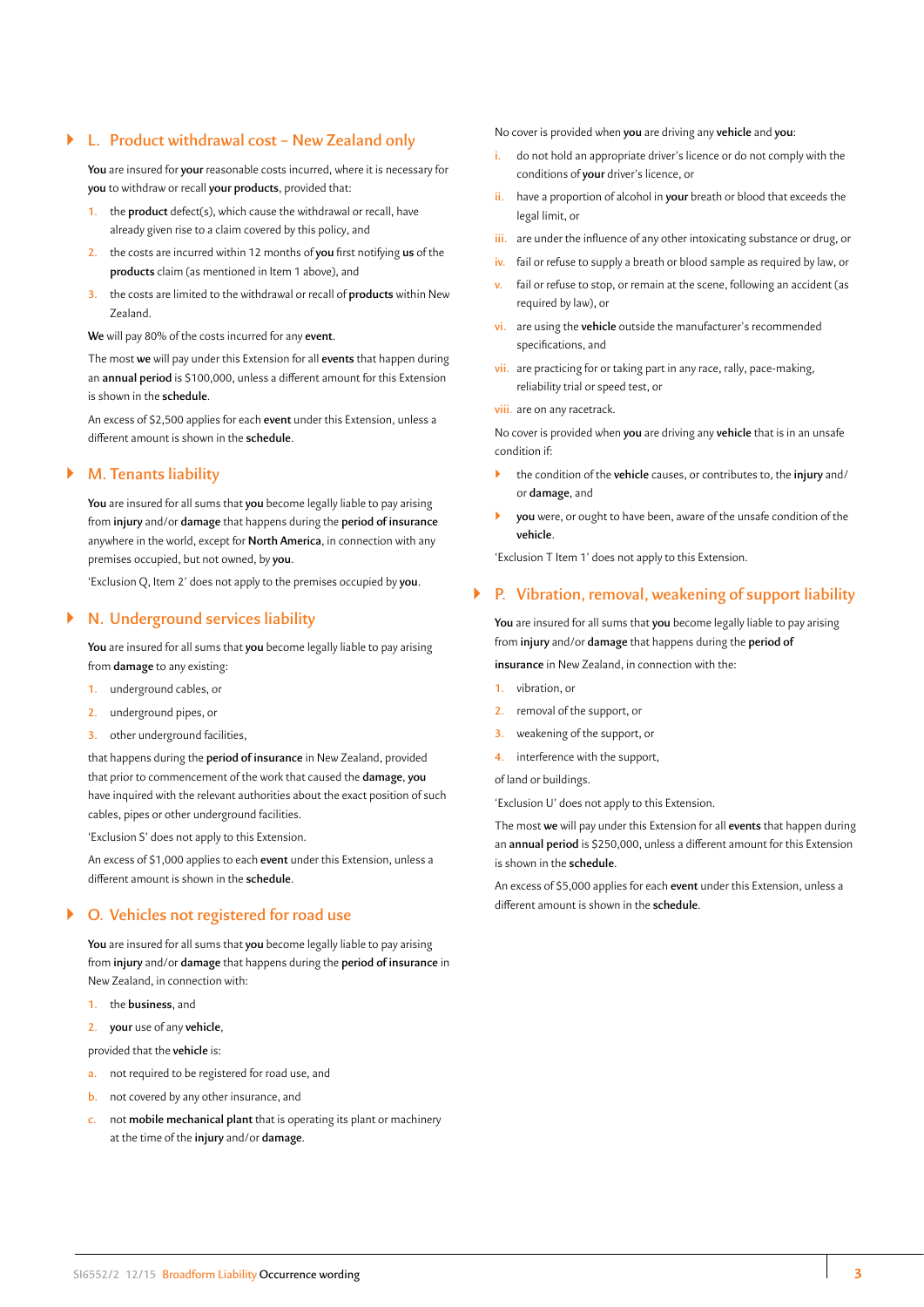# ` **Q. Watercraft repair and storage liability**

**You** are insured for all sums that **you** become legally liable to pay arising from **injury** and/or **damage** that happens in New Zealand during the **period of insurance**, in connection with any:

- **1.** watercraft up to 500 Gross Tonnes, or
- **2.** marine internal combustion engine that is used in a watercraft up to 500 Gross Tonnes, or
- **3.** accessory or fitting of either 1. or 2. (above),

that is not owned, hired, leased or rented by any person or entity defined under **you**, provided that the **injury** and/or **damage** occurs:

**a.** as a result of **repairs**, or

**b.** while any item listed in 1, 2 or 3. (above) is in **your** control or possession, but not as a result of **repairs** to that item.

No cover is provided when **you** are sailing or navigating any watercraft and **you**:

- **i.** are under the influence of any intoxicating substance or drug, or
- **ii.** are using the watercraft outside the manufacturer's recommended specifications.

No cover is provided when **you** are sailing or navigating any watercraft that is in an unsafe condition if:

- ` the condition of the watercraft causes, or contributes, to the **injury**  and/or **damage**, and
- ` **you** were, or ought to have been, aware of the unsafe condition of the watercraft.

'Exclusion E', 'Exclusion F, Item 1', 'Exclusion Q, Item 2' and 'Exclusion T, Item 2', do not apply to this Extension.

'Exclusion C' is deleted and replaced with the following:

'**You** are not insured for sums that **you** become legally liable to pay for the costs of rectifying, repairing or replacing errors or defects in **your** work or material. For the avoidance of doubt, this exclusion does not exclude legal liability for resultant **damage** arising from those errors or defects.'

The most **we** will pay:

- **1.** for each **event** under (a) (repairs) is the 'Limit of Indemnity' shown in the **schedule** under 'Business Liability Part' for 'Broadform Liability'. However, any legal liability for **damage** (including consequential loss) to the item repaired under (a) (items in **your** control or possession) is \$250,000, unless a different amount for this Extension is shown in the **schedule**, and
- **2.** for all **events** during an **annual period** under (b) (items in **your**  control or possession) is \$250,000, unless a different amount for this Extension is shown in the **schedule**.

An excess of \$1,000 applies for each **event** under this Extension, unless a different amount is shown in the **schedule**.

### ` **R. Welding / gas cutting /burning-off liability**

**You** are insured for all sums that **you** become legally liable to pay arising from **injury** and/or **damage** that happens during the **period of insurance**  in New Zealand, in connection with the following work **you** carry out for the **business**:

- **1.** welding, or
- **2.** gas cutting, or
- **3.** burning-off of any substance,

provided that the welding, gas cutting or burning-off is carried out in accordance with the current New Zealand Standard appropriate to that work.

'Exclusion W' does not apply to this Extension.

An excess of \$1,000 applies to each **event** under this Extension, unless a different amount is shown in the **schedule**.

# Optional extension

This optional extension only applies where specified in the **schedule**.

This optional extension is subject to the terms of this policy, except to the extent those terms are varied by this extension.

#### ` **A. Product liability – North America**

**You** are insured for all sums that **you** become legally liable to pay arising from **injury** and/or **damage** that happens during the **period of insurance** in connection with **your products** in **North America**.

No cover is provided under this Extension:

- **1.** for legal liability in connection with the activities of **your**:
	- **1.1** sales agents, or
	- **1.2** vendors, or
	- **1.3** representatives,
	- who are domiciled outside of New Zealand,
- **2.** if **you** have a place of business in **North America**, or if **you** are represented by any parent or subsidiary company or joint venture in **North America**.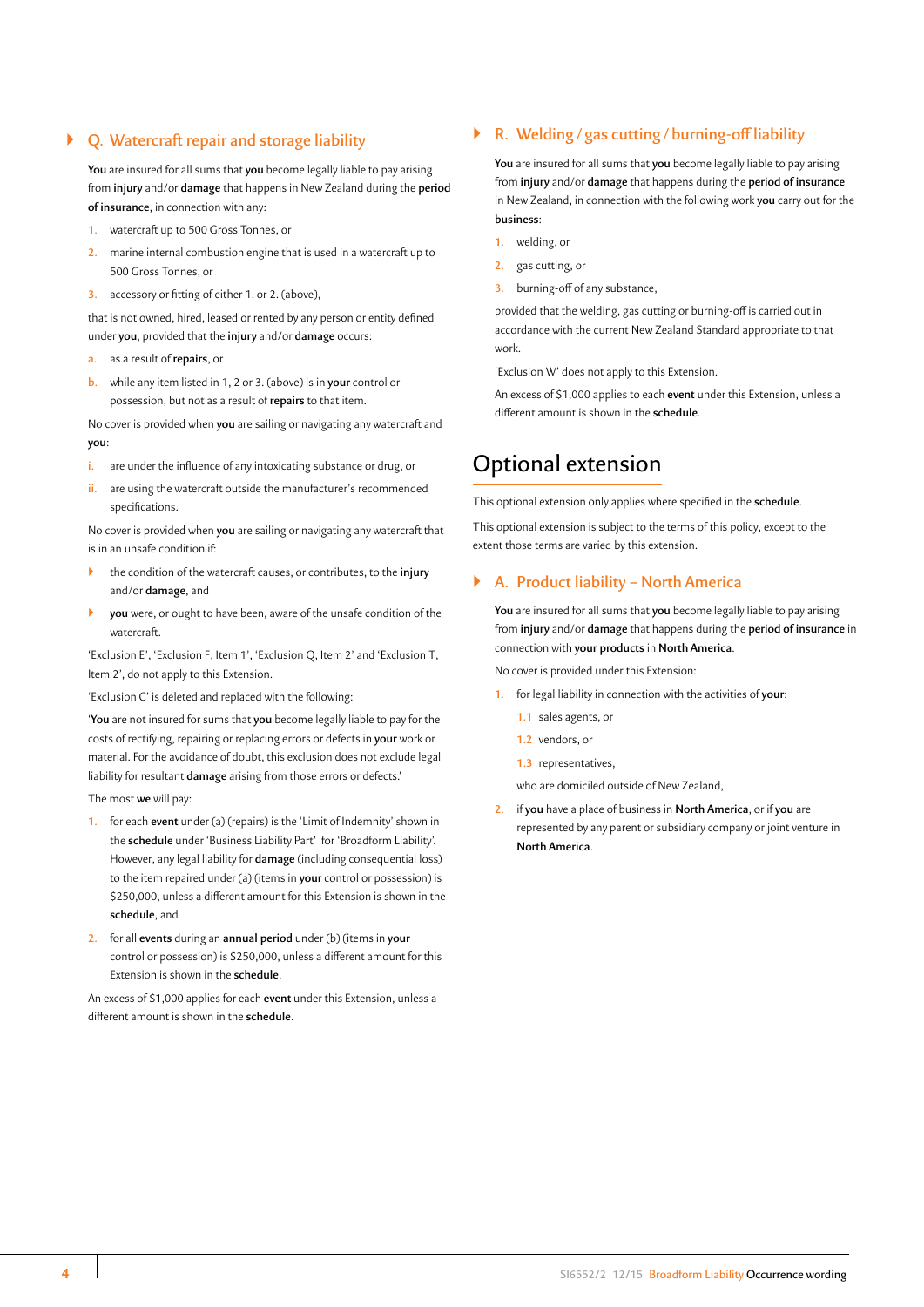# **Exclusions**

#### ` **A. Asbestos**

**You** are not insured for legal liability in connection with asbestos.

### ` **B. Building defects**

**You** are not insured for legal liability in connection with a building or structure being affected by:

- **1.** moisture or water build-up or the penetration of external moisture or water, or
- **2.** the action or effects of mould, fungi, mildew, rot, decay, gradual deterioration, micro-organisms, bacteria, protozoa, or any similar or like forms, provided that the **injury** and/or **damage** is caused directly or indirectly by:
	- **a.** non-compliance with the New Zealand Building Code, or
	- **b.** faulty design or faulty specification, including but not limited to faulty sequence, procedure or programme, or
	- **c.** faulty materials, or
	- **d.** faulty workmanship, or
	- **e.** faulty inspection, or
	- **f.** faulty certification of compliance,

when the building or structure was constructed, manufactured, altered, repaired, renovated or maintained.

This exclusion does not apply to **your** liability for **injury** and/or **damage**  that is caused by, or directly arises from, the leakage of internal pipes, internal water systems or internal cisterns.

# ` **C. Damage to products**

**You** are not insured for sums that **you** become legally liable to pay for **damage** to **your products**. This exclusion does not apply to legal liability for resultant **damage** to other property that is not a **product**.

#### ` **D. Defective design**

**You** are not insured for sums that **you** become legally liable to pay in connection with **your** development or formulation of any design or specification that is architectural, engineering, scientific, chemical or medical in nature.

#### ` **E. E-Commerce**

**You** are not insured for legal liability in connection with:

- **1.** any alteration, corruption, erasure or other use of **computers**, or
- **2.** any error in creating amending, deleting or using **computers**, or
- **3.** any inability to access or use **computers** for any time, or at all.

### ` **F. Erroneous advice**

**You** are not insured for sums that **you** become legally liable to pay in connection with any error or omission in:

- **1.** advice given by **you**, or
- **2.** medical advice or medical treatment provided by **you**.

#### ` **G. Fines / exemplary damages**

**You** are not insured for:

- **1.** any fine or penalty imposed on **you** (whether under contract or statute), or
- **2.** punitive or exemplary damages awarded against **you**.

#### ` **H. Forest and Rural Fires Act**

**You** are not insured for sums that **you** become legally liable to pay under the Forest and Rural Fires Act 1977, unless **you** are (or would be) otherwise legally liable for such sums.

#### ` **I. Injury to employees**

**You** are not insured for sums that **you** become legally liable to pay for **injury**  that arises out of, and in the course of, **your** employment of any person.

#### ` **J. Innkeepers Act**

**You** are not insured for sums that **you** become legally liable to pay under the Innkeepers Act 1962.

#### ` **K. Liability by agreement**

**You** are not insured for legal liability that **you** have agreed to assume under a contract unless:

- **1. you** would otherwise have been legally liable in the absence of that contract, or
- **2. you** have advised **us** of the contract and it is shown in the **schedule** as being accepted.

# ` **L. Loss of use**

**You** are not insured for legal liability in connection with loss of use of tangible property that has not suffered physical loss or physical damage, where that loss of use is caused solely by:

- **1. your** delay in performing a contract, or
- **2.** the failure of **products** to meet a level of performance, quality, fitness or durability expressly represented by **you**.

#### ` **M. Nuclear**

Please refer to the 'Nuclear' Exclusion in the General Exclusions of the 'Business Insurance' policy wording.

#### ` **N. Offshore gas or oil platforms**

**You** are not insured for sums **you** become legally liable to pay in connection with offshore gas or oil platforms.

### ` **O. Pollution**

**You** are not insured for sums that **you** become legally liable to pay in connection with **pollution**.

### ` **P. Professional duty**

**You** are not insured for sums that **you** become legally liable to pay in connection with a breach of professional duty.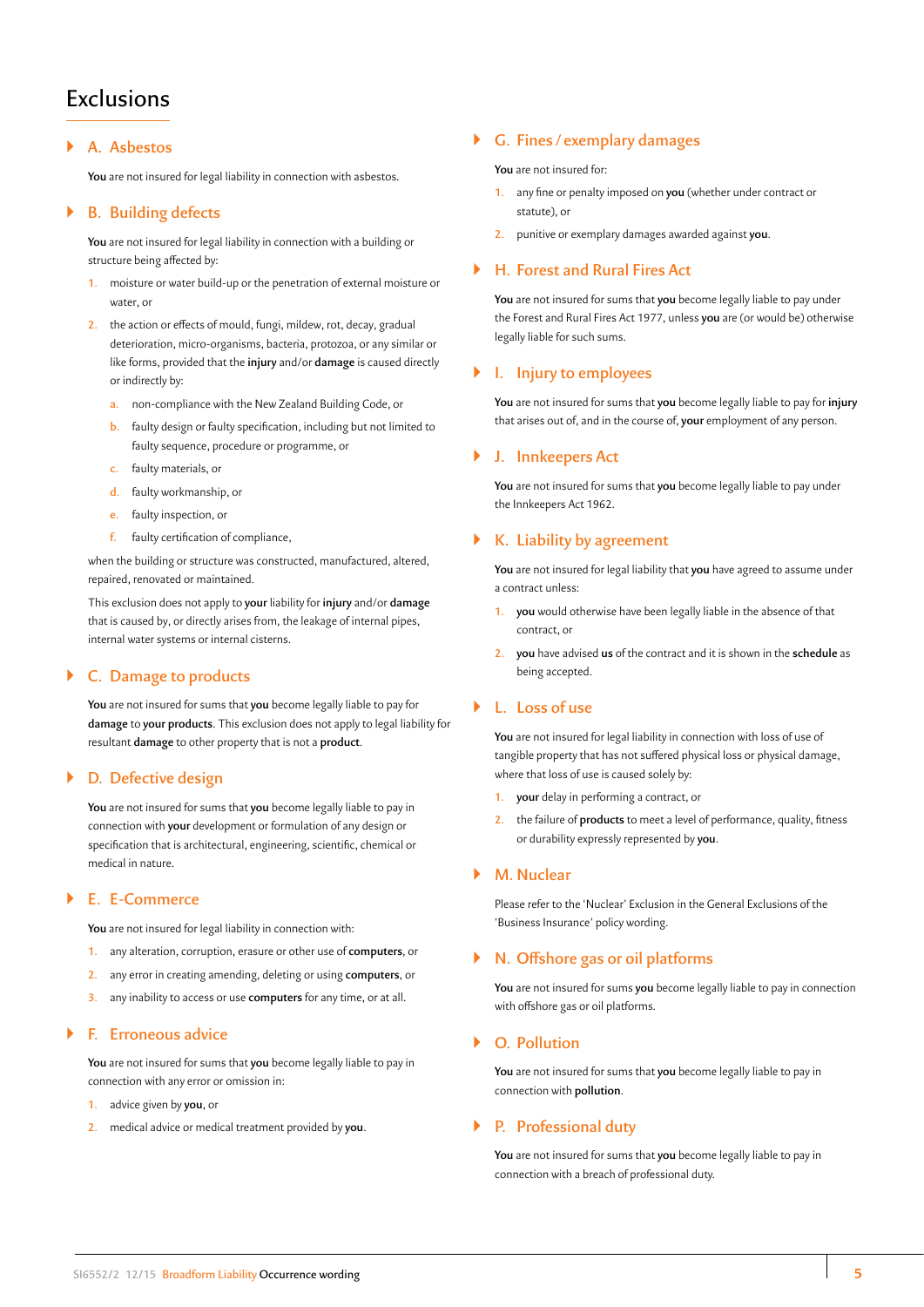### ` **Q. Property you own or control**

**You** are not insured for sums that **you** become legally liable to pay for **damage** to:

- **1.** property owned by **you**, or
- **2.** property in **your** control or possession (except for **vehicles** in a car park owned or operated by **you** without income or reward as a car park owner or operator).

#### ` **R. Terrorism**

Please refer to the 'Terrorism' Exclusion in the General Exclusions of the 'Business Insurance' policy wording.

## ` **S. Underground services liability**

**You** are not insured for sums that **you** become legally liable to pay in connection with any existing:

- **1.** underground cables, or
- **2.** underground pipes, or
- **3.** other underground facilities.

#### ` **T. Vehicle /watercraft/ aircraft**

**You** are not insured for sums that **you** become legally liable to pay in connection with:

- **1.** ownership, possession, **repair** or use of any **vehicle** by **you**, or
- **2.** ownership, possession, **repair** or use of any watercraft by **you**, or
- **3.** watercraft exceeding 500 Gross Tonnes, or
- **4.** ownership, possession, **repair** or use of an aircraft, aerial device, or hovercraft, or
- **5. products**:
	- **5.1** used in the construction of, or
	- **5.2** installed in,

any aircraft, aerial device, hovercraft or watercraft that exceeds 500 Gross Tonnes.

#### ` **U. Vibration, removal, weakening of support**

**You** are not insured for sums that **you** become liable to pay in connection with:

- **1.** vibration, or
- **2.** removal of the support, or
- **3.** weakening of the support, or
- **4.** interference with the support,

of land or buildings.

#### ` **V. War**

Please refer to the 'War' Exclusion in the General Exclusions of the 'Business Insurance' policy wording.

# ` **W. Welding/gas cutting/burning-off liability**

**You** are not insured for sums that **you** become legally liable to pay in connection with:

- **1.** welding, or
- **2.** gas cutting, or
- **3.** burning-off of any substance,

carried out by **you**.

# Basis of settlement

#### ` **A. Maximum amount payable**

#### **1. Legal liability**

The most **we** will pay in total under Broadform Liability for **your** legal liability for each **event** is:

- **1.1** the 'Limit of Indemnity' shown in the **schedule** under 'Business Liability Part'; for 'Broadform Liability', or
- **1.2** where an Extension named under 'Schedule Section' applies, the 'Limit of Indemnity' shown in the **schedule** beside that Extension, whichever is lesser.

However, whenever **your** legal liability arises in connection with **your products**, the most **we** will pay for all **events**, in the aggregate, during an **annual period**, is the 'Limit of Indemnity' shown in the **schedule**  under 'Business Liability Part' for Broadform Liability.

#### **2. Defence costs**

**We** will pay all defence costs covered under 'What you are insured for - B. Defence costs' in addition to '1. Legal liability' (above), except for:

- **2.1** 'Automatic extension I. North American business travel', and
- **2.2** 'Optional extension A. Product liability North America', where defence costs are included in the limit in '1. Legal liability' (above) and are not in addition to it.

#### ` **B. Excess**

An excess of \$500 applies for each **event**, unless a different amount is shown in this policy or in the **schedule**.

For avoidance of any doubt, if **you** are entitled to cover under more than one insuring clause under 'What you are insured for', then **we** only deduct one excess. That excess will be the highest excess.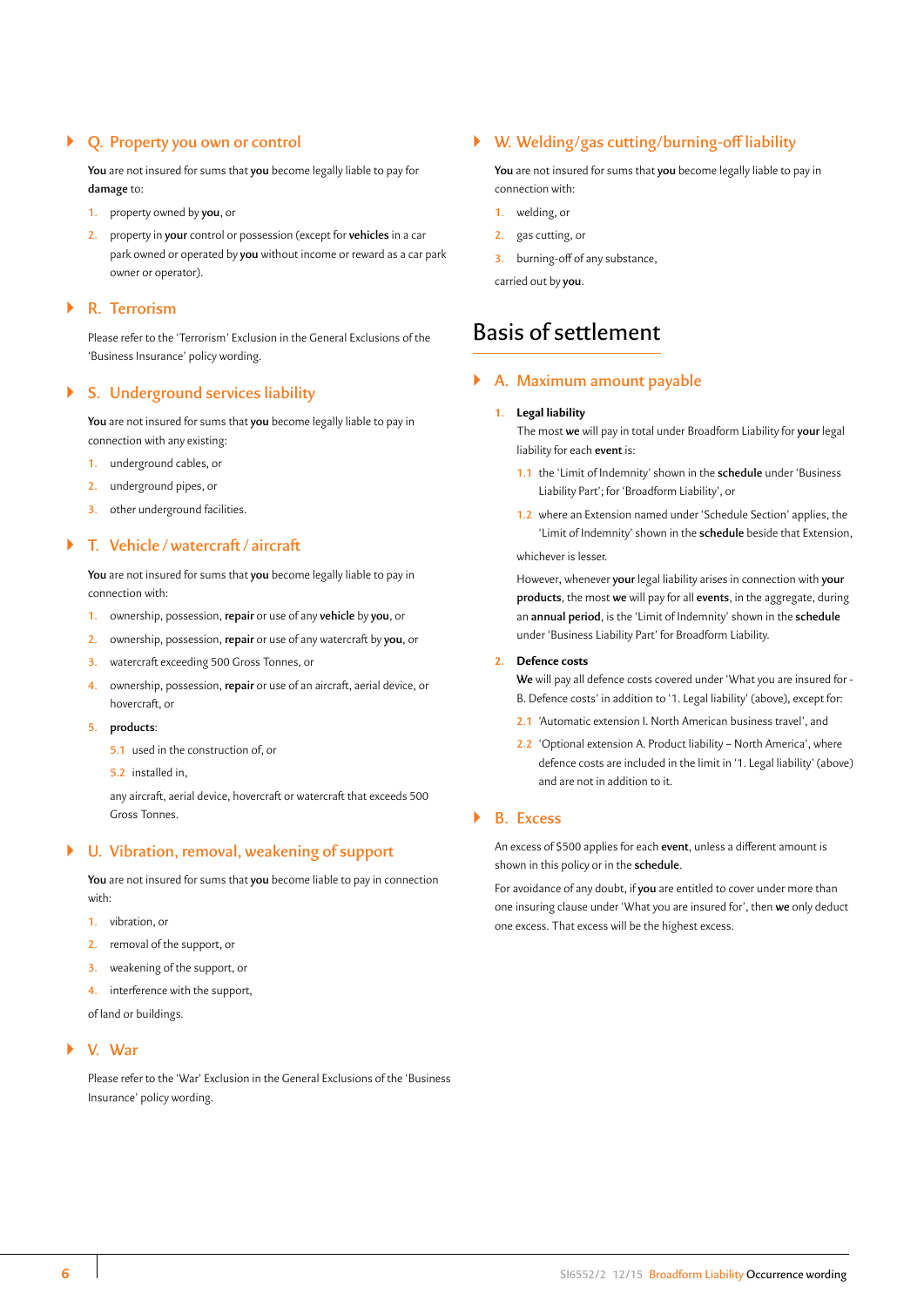# Managing your claim

# ` **A. Managing your claim**

#### **1. Defence of liability claims**

After **you** have made a claim, **we** have the sole right to:

- **1.1** act in **your** name and on **your** behalf to defend, negotiate or settle the claim as **we** see fit (this will be done at **our** expense), and
- **1.2** publish a retraction or apology (in the case of defamation proceedings).

**We** may appoint **our** own lawyers to represent **you**. They will report directly to **us**.

#### **2. Discharge of liability claims**

**We** may elect at any time to pay **you**:

- **2.1** the 'Limit of Indemnity' for Broadform Liability or the 'Limit of Indemnity' for the applicable Extension, or
- **2.2** any lesser sum that the claim against **you** can be settled for.

Once **we** have paid this (including any defence costs already incurred) **our** responsibility to **you** under Broadform Liability is met in full.

#### **3. Waiver of professional privilege**

The solicitors **we** instruct to act on behalf of **you** are at liberty to disclose to **us** any information they receive from **you**.

**You** authorise the solicitors to disclose this information to **us**.

# General conditions

#### ` **A. How we administer this policy**

#### **1. Separate insurance (cross liability)**

If more than one person or entity is named as 'The Insured' in the **schedule**, then all the parties are insured separately (as though a separate policy had been issued to each person/entity).

However, the maximum amount **we** will pay to all parties, is the amount stated in the 'Basis of settlement', subsequent attachments, or **schedule**.

#### **2. Premium adjustments**

If the premium for Broadform Liability has been calculated based on estimated figures, then the premium is only a provisional premium for an **annual period**.

Within 3 months of the expiry of an **annual period**, **you** must tell **us**  what the actual figures are. **We** will re-calculate **your** actual premium based on the actual figures.

The difference between the actual and the provisional premiums will either be payable to **us** or refunded to **you** depending on the outcome of the adjustment, but any refund will be limited to a maximum of 50% of the provisional premium.

# **Definitions**

The definitions apply to the plural and any derivatives of the bolded words.

For example, the definition of 'accidental' also applies to the words 'accidentally', 'accident' and 'accidents'.

#### **accidental**

Unexpected and unintended by **you**.

#### **annual period**

The **period of insurance**. However, if:

- **a. you** have chosen a monthly renewable contract, or
- **b.** the **period of insurance** is for more than 12 months,

the annual period is each 12-month period calculated from the date this policy first started, and consecutively thereafter.

# **business**

The business described in the **schedule**.

#### **computers**

Includes any data, computer hardware, operating system, computer network, equipment, websites, servers, extranet, software, applications software, computer chip including, microprocessor chip and coded instructions as well as any new technology, product or service replacing existing computer equipment.

#### **damage**

Any of the following:

- **a. accidental** physical loss or **accidental** physical damage to any tangible property, including its subsequent loss of use,
- **b. accidental** loss of use of any tangible property that has not suffered physical loss or physical damage.

#### **event**

Any one event (including continuous or repeated exposure to conditions) or series of events arising from one source or original cause.

#### **injury**

Any of the following:

- **a.** the **accidental** death of, or the **accidental** bodily injury to any person, including sickness, disease, disability, shock, fright, mental anguish or mental injury,
- **b.** false arrest, false imprisonment, malicious prosecution or malicious humiliation,
- **c.** defamation, or publication that violates any individual's right to privacy, except:
	- **i.** defamation where **you** know the statement is false, and
	- **ii.** defamation or publication that involves advertising,broadcasting or telecasting activities conducted by **you**, or on **your** behalf,
- **d.** wrongful entry or eviction, or any other invasion of the right of private occupancy,
- **e.** battery or assault, provided that:
	- **i.** it is not committed by **you**, or
	- **ii.** it is not committed under your direction, unless it is committed to prevent or eliminate danger to persons or property.